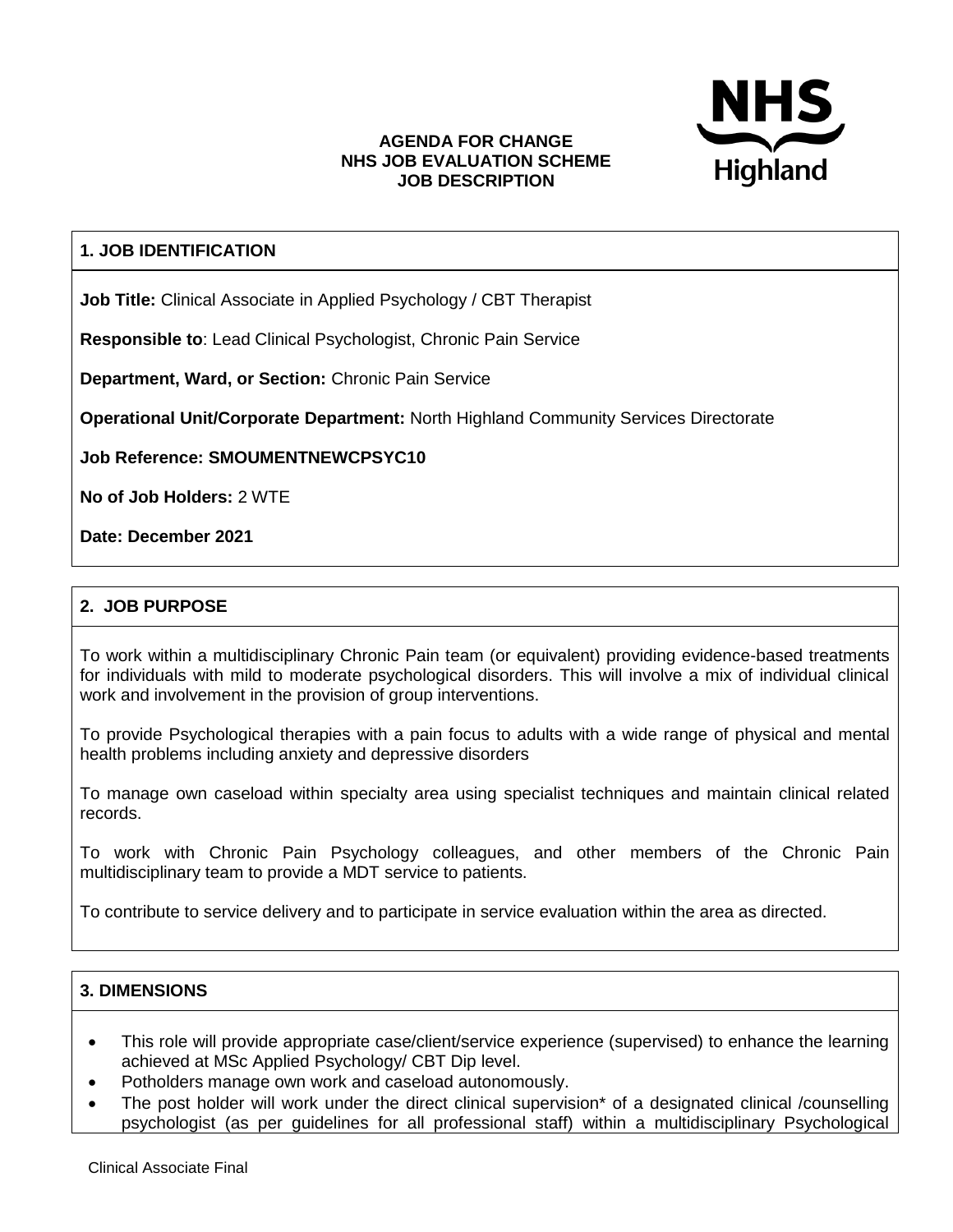Therapies team or equivalent.

(\*where supervision is termed in the Job Description, this equates to professional clinical supervision).



# **5. ROLE OF DEPARTMENT**

The Chronic Pain Management Service provides a full range of clinical psychology services to alleviate psychological distress and promote the psychological well-being of the people of North NHS Highland with chronic pain. This includes not only mental health problems but also the application of psychological approaches to a range of health issues including health related behaviour change and the psychological factors relating to the patients chronic pain.

In addition to direct individual (and group) psychological assessment and treatment psychologists and CBT therapists have a major consultative role, provide teaching and supervision for others employed in psychological interventions, provide specialist advice and support to carers and undertake and support relevant research and service evaluation.

The service also has particular expertise in use of effective approaches addressing psychological and behavioural factors in the prevention of health problems and the promotion of health related behaviour change in patients with chronic pain. Research and service development as well as policy development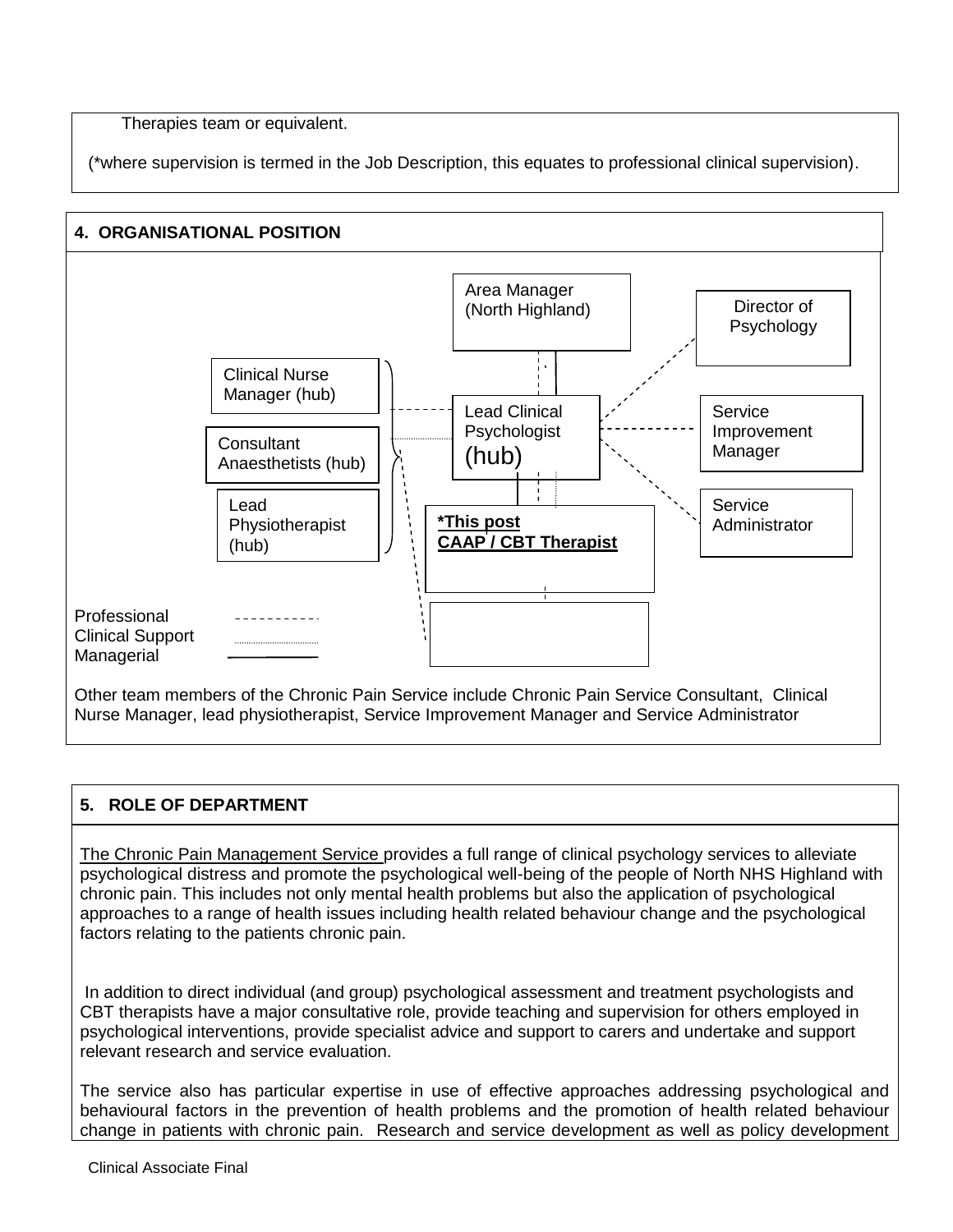are integral parts of the activity of the specialty.

# **6. MAIN TASKS, DUTIES AND RESPONSIBILITIES**

- To provide diagnosis and treatment recommendations for complex clinical disorders.
- To provide a range of assessment measures and procedures that are compatible with patient presenting problems.
- To carry a full specialist case-load of patients within level 2 services.
- To be able to assess the pre-disposing and precipitating factors that give rise to patient presenting problems.
- Assessment measures will include established psychometric measures, systematic observation and measurement of emotional state, cognitions and behaviour in a variety of settings. In addition assessment will include self-motivating strategies for clients.
- Assessments will be undertaken on an individual, one-to-one basis with clients, their carers and also in group settings.
- On the basis of information collated during assessment to be able to provide a formulation for presenting problems that describes their aetiology, maintenance and appropriate methods of intervention.
- In cases of complicated presentation and/or formulations, consultation with appropriate supervisor to be undertaken prior to commencement of intervention.
- To be able to provide a range of individual and group interventions that are evidence based and are clearly conceptualised within the formulation network.
- To provide evaluation of therapeutic interventions in relation to change over treatment time that might involve a number of dimensions such as behaviour change, cognitive and emotional change.
- Practitioners are required to evaluate their own clinical practice whilst working with individuals or groups and to participate in regular supervision with designated Clinical/Counselling Psychologist.
- To communicate through written reports and/or verbal feedback, the formulation and psychological understanding of a patient's disorder to referrers, patients and other involved disciplines or agencies.
- To provide training and teaching to other healthcare professional, carers' groups and other agencies as appropriate.
- To contribute to service development via innovative clinical practice and participation in the multidisciplinary environment (bringing new ideas forward).
- Ensure that their work complies with professional standards, Scottish Benchmark Statements, the policies of NHS [board] and the Psychological Therapies service.
- To keep management well informed about the needs of the service and relevant psychological matters concerning adult mental health within level 2 services.
- To initiate and carry out research and audit with the agreement of the designated line- and professional managers.
- To maintain a good record keeping system and to comply with requirements for reports and returns as part of departmental policy.
- Collate regular statistical returns regarding service delivery as required.
- Fulfilment of the aims and objectives in the PDP agreed with management at annual appraisal.
- To maintain and contribute to CPD in the Department.

# **7a. EQUIPMENT AND MACHINERY**

- Computer/lap top/PowerPoint projector for database, research, e-mail, Internet, presentations.
- Computerised and Audio-visual recording equipment for use in assessment and specialist treatment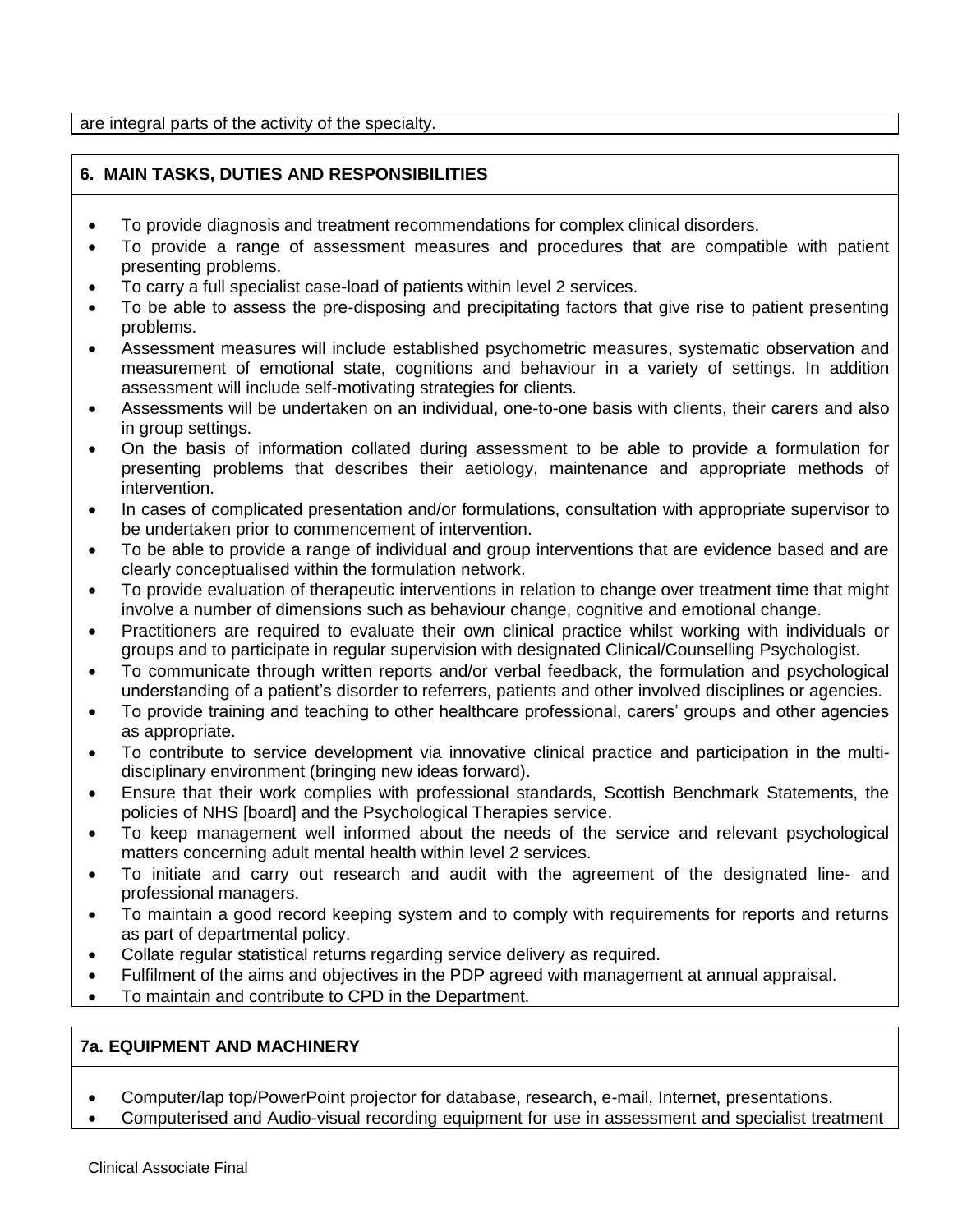programmes.

- Maintain a high level of proficiency in the use of psychological assessment tools and protocols, apply these appropriately and relevantly in clinical case management and incorporate developments in these as they are introduced to clinical practice.
- Expected to have knowledge of manual handling and other equipment within the area.
- Potential car use for clinical travel.

## **7b. SYSTEMS**

- Have a working knowledge of computer-based technology including word processing, e-mail and internet.
- Conform to the Department's systems of information management for patient records, activity data, and mileage and expenses information.
- Participate in the specialty service on-going audit processes for clinical effectiveness of interventions.

## **8. ASSIGNMENT AND REVIEW OF WORK**

Clinical work is agreed and reviewed by the clinical supervisor and Service Head on a fortnightly basis. On a day to day basis post holders work autonomously and independently within set guidelines, referring as necessary to their clinical supervisor.

## **9. DECISIONS AND JUDGEMENTS**

The post holder must:

- Be capable of making judgements about the needs of individuals, the identification of potential risks, and the possible requirement for more specialist assessment and treatment.
- Be capable of weighing conflicting components pertaining to a complex problem or situation.
- Monitor one's own effectiveness with each patient and/or the presenting problem, to determine whether consultation or supervision from a colleague is required.
- Ensure referral to designated supervisor is promptly made when case complexity falls out with range of competency.
- Be capable of monitoring a situation or intervention by some formal means of evaluation, and be able to modify the plan, treatment or intervention to obtain a better outcome.
- Be capable of balancing the welfare rights of the individual against the duty of care to the wider community where the behaviour of a patient is likely to pose a significant risk to themselves and others.
- Participate in the clinical governance activity of the team.

#### **10. MOST CHALLENGING/DIFFICULT PARTS OF THE JOB**

- Working with patients who are in an emotionally distressed, aggressive or suicidal state.
- Dealing with patients exhibiting high levels of distress and describing in detail harrowing and traumatic life events.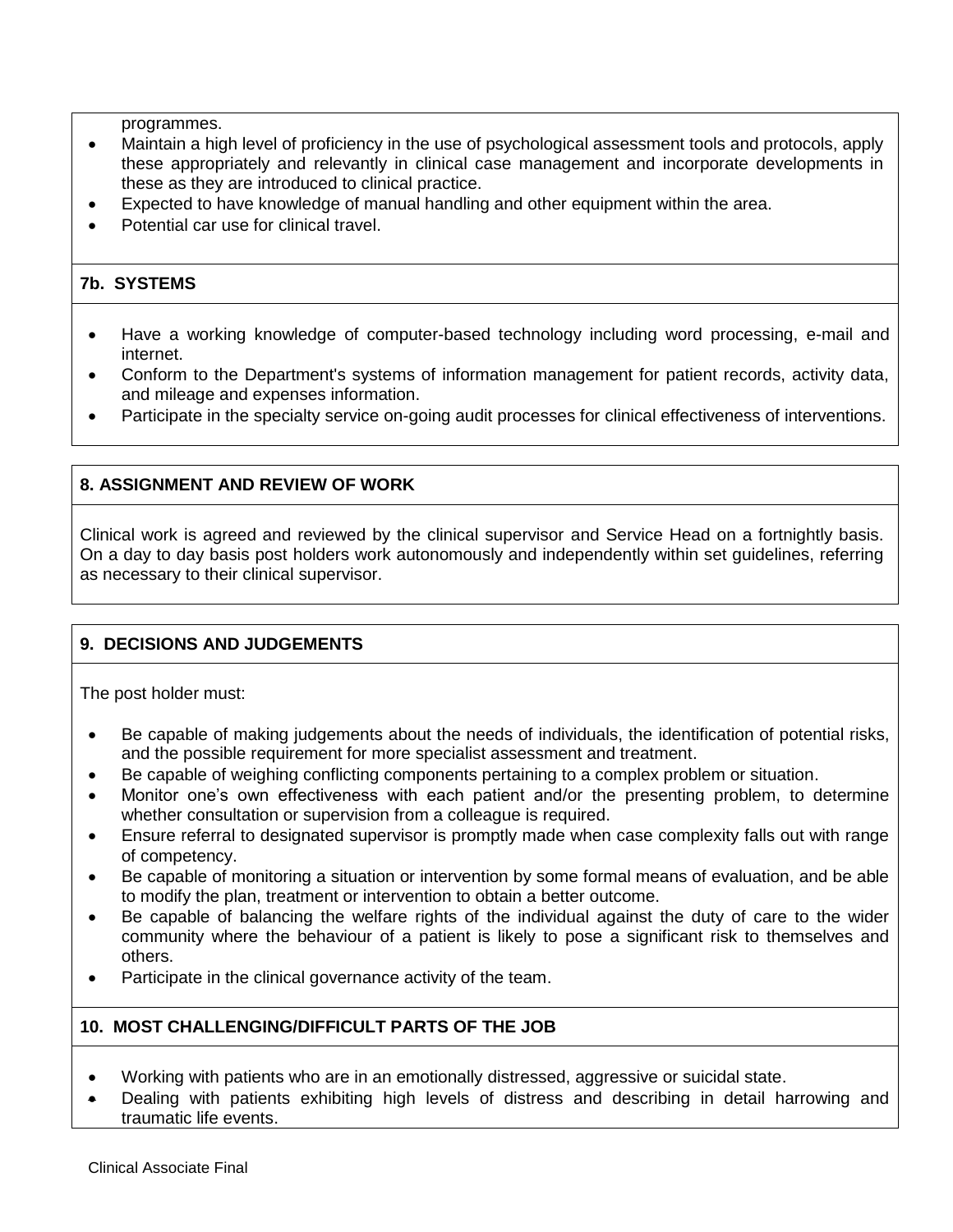- Competent at applying the skills required to establish a working therapeutic relationship in a limited time frame.
- Multi-tasking: this involves listening, assessment, planning, feedback and working in a highly demanding situation.
- Being required to use initiative, within context of supervision, during sessions with patients.
- Maintaining up to date clinical awareness and knowledge of treatment strategies across the very broad spectrum of diverse mental health problems and disorders.
- Managing a wide diversity of needs in the population and balancing the demands of referrers with available resources.
- Developing and maintaining flexible methods of working to meet waiting list targets.
- Tackling barriers to understanding, either in clients, families, carers or colleagues in other disciplines.
- Time management: balancing the demands of clinical work, administrative duties, supervision, attendance at meetings, and CPD.

## **11. COMMUNICATIONS AND RELATIONSHIPS**

The post holder must:

- Communicate effectively, clearly, professionally and empathetically with patients, their relatives and carers.
- Communicate effectively, promptly, clearly and sensitively with referral agents and colleagues in compliance with the team's quality standards.
- Ensure a presence or written report at important decision-making meetings concerning clients with whom the post holder is involved to ensure the passage of relevant information to colleagues.
- Be experienced and skilled in developing a therapeutic alliance with patients whilst maintaining a professional and ethical standing.
- Communicating effectively where there are barriers to understanding, e.g. to clients/patients or colleagues in other disciplines.
- Communicate sensitive and complex ideas within therapy whilst paying attention to the changing needs of the patient.
- Participate in regular supervisory meetings with designated supervisors.
- Ensure that contemporary standards of confidentiality are observed in the communication and storage of clinical information.
- Ensure that requirements for informed consent are observed when communicating about a patient with a third party or when soliciting their participation in research.
- Develop and maintain good relationships with voluntary and carer organisations supporting adults with mental health difficulties in the community as appropriate.
- Develop effective relationships within professional group and in a multi-professional setting and maintaining team relationships. Effective networking with colleagues and professionals.

## **12. PHYSICAL, MENTAL, EMOTIONAL AND ENVIRONMENTAL DEMANDS OF THE JOB**

#### **Physical**

The post holder must: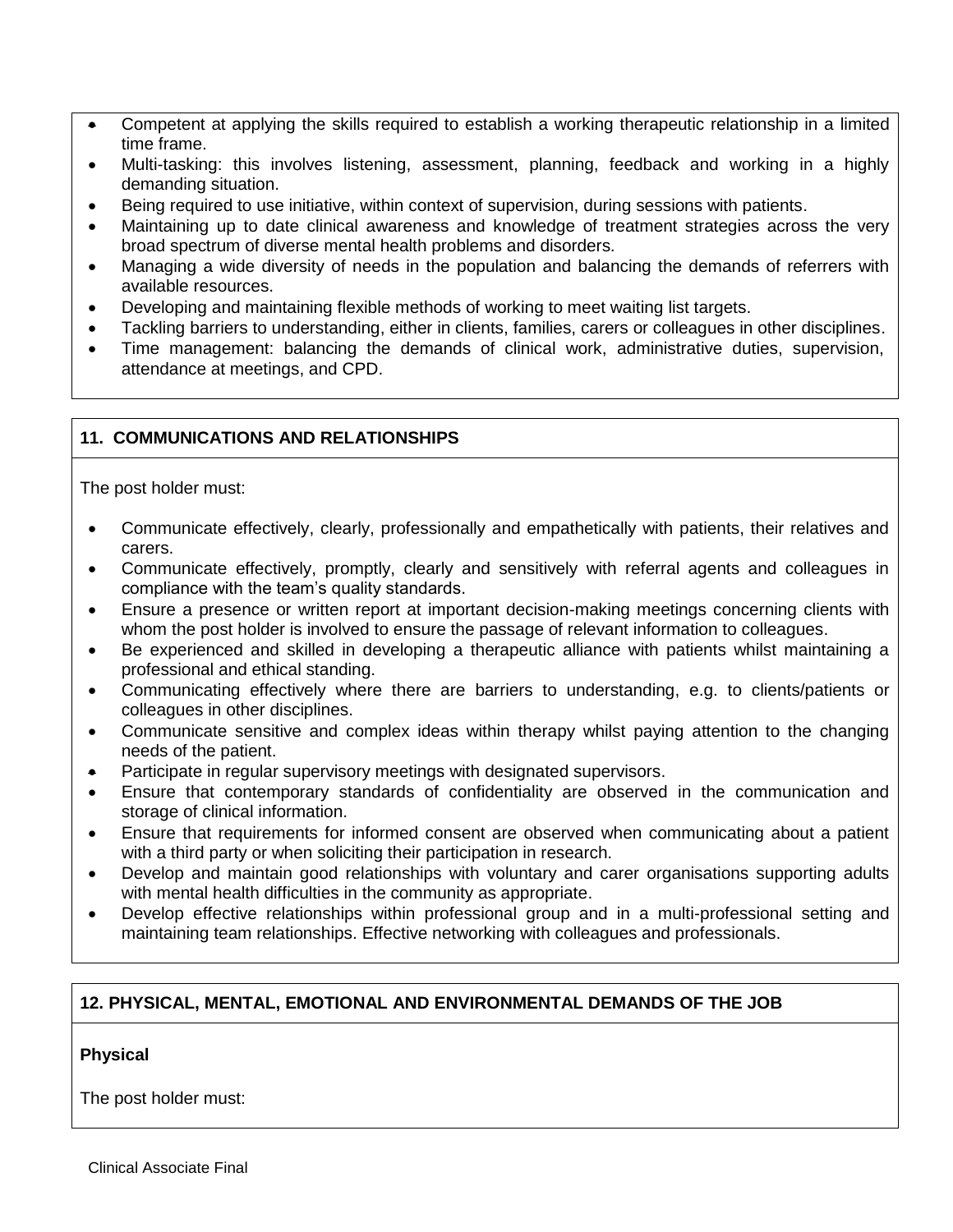- Undertake travel to clinic sites as required.
- Be able to cope with unpleasant behaviour including physical and verbal aggression and occasionally to work in conditions sub-optimal for clinical activity.
- Utilise standard keyboard/IT skills.
- Be able to sit in confined spaces and to concentrate for long periods whilst undertaking clinical sessions with patients. This involves multi-tasking, observational skills and concurrent intellectual analysis under pressure of time.

## **Mental Effort**

- Sustain concentration for long periods of time on information from a number of sources, such as clinical sessions with clients, clinical meetings, service planning meetings, telephone consultation with staff and other professionals.
- Lengthy and frequent concentration periods involve observational and multi-tasking skills with concurrent intellectual analysis under pressure of time.
- Required to switch concentration from one subject to another without notice.
- The use of good time management skills, requirement to change subject focus frequently and without prior notice.
- Workload can be unpredictable e.g. attendance at meetings is often required at short notice and at times, clients or staff may need to be seen urgently.

# **Emotional Effort**

- Frequently required to deal with highly distressing, chronic and /or deteriorating conditions, where progress may be very slow and require long term commitment.
- Deal with clients and families distressed by the effects of severe physical or mental health problems
- Deal with patients exhibiting high levels of distress and describing in detail harrowing and traumatic life events.
- Deal with Psychological problems in patients experiencing adverse life experiences irresolvable life circumstances and intractable life problems.
- Access appropriate support to ensure that the effects of any such exposures are not detrimental to an effective clinical role.
- Required to help other professionals, care staff and relatives deal with highly distressing situations.

# **Environmental**

• The post holder should expect some exposure to hazards such as verbal and face to face physical aggression.

# **13. KNOWLEDGE, TRAINING AND EXPERIENCE REQUIRED TO DO THE JOB**

- The post holder must have an honours degree in psychology (eligible for GBR) and a post-graduate Masters level (or equivalent) degree in Psychological Therapy or a post graduate Diploma in Cognitive Behaviour Therapy from a BABPC accredited training course.
- Relevant clinical experience.
- Have knowledge of relevant national and professional guidelines for optimal standards of clinical care.